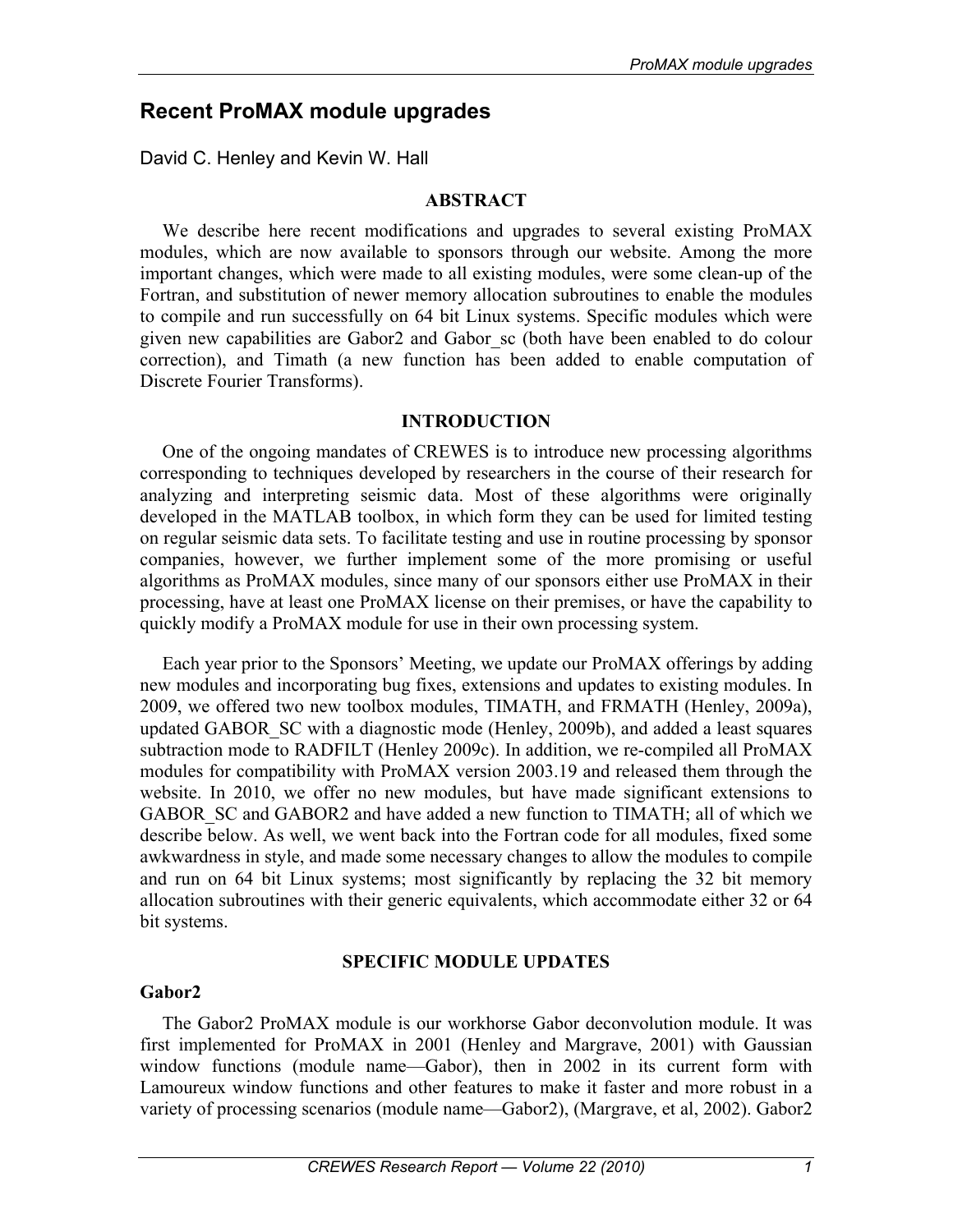can be used to deconvolve traces one at a time, or in ensemble mode to deconvolve all the traces in an ensemble with an operator derived from the average Gabor spectrum of the ensemble.

The introduction of surface-consistency by Montana et al (2006) into Gabor deconvolution led to the development of an expanded version of Gabor2 (module name— Gabor sc), specifically intended to apply the Gabor algorithm in a surface-consistent manner; but the first significant modification of the basic Gabor algorithm was introduced by Cheng and Margrave (2008, 2009), and involves modifying the "white" assumption used to approximate the earth's reflectivity spectrum. In their work, Cheng and Margrave describe analyzing a reflectivity log from a well near a particular seismic line (and hence having the same gross spectral content as the actual earth function sampled by the seismic line). If Fourier magnitude spectra are computed for a series of time-shifted, overlapped windows applied to the reflectivity log, a 2D time/frequency spectrum can be obtained for the reflectivity log. Since the term "white" describes only the overall slope of the amplitude spectrum for any particular time window, the detailed spectra in each window can be least squares fitted to a low order polynomial curve, and the curve used to describe the "colour" or trend of the spectrum. The spectral shapes can thus be captured by only a few coefficients per spectrum rather than many amplitude values. When properly interpolated and extrapolated to the time/frequency grid used to apply Gabor deconvolution to a seismic trace, the 2D polynomial colour function derived from the well log spectra can be substituted for the "white" assumption used in the Gabor deconvolution spectral division. In effect, instead of dividing each element of the 2D Gabor deconvolution operator by 1 before applying it, we divide the operator, point by point, by the 2D colour function, thus steering the resulting deconvolution more nearly toward the true earth reflectivity function.

The specific extensions made to Gabor2 to accommodate "colour correction" are as follows:

- 1) When instructed to do so by a menu parameter, Gabor2 now has the ability to read an external ASCII file, written in a particular format, to obtain the polynomial coefficients needed to reconstruct the polynomial spectra derived from the spectral analysis, in MATLAB, of a reflectivity log.
- 2) Gabor2 reads the external file and passes the polynomial coefficients for each analysis window to a new subroutine, COLOURCOR, which interpolates and extrapolates the polynomial coefficients from the centre times of the analysis windows to the centre times of the Gabor decon windows, evaluates the polynomials for each time/frequency grid point, normalizes the polynomial spectra in the time dimension, if requested, and returns the 2D gridded colour correction function.
- 3) Prior to applying the standard minimum phase computation to the Gabor deconvolution operator, the 2D colour correction function is divided into the Gabor magnitude spectrum of the operator.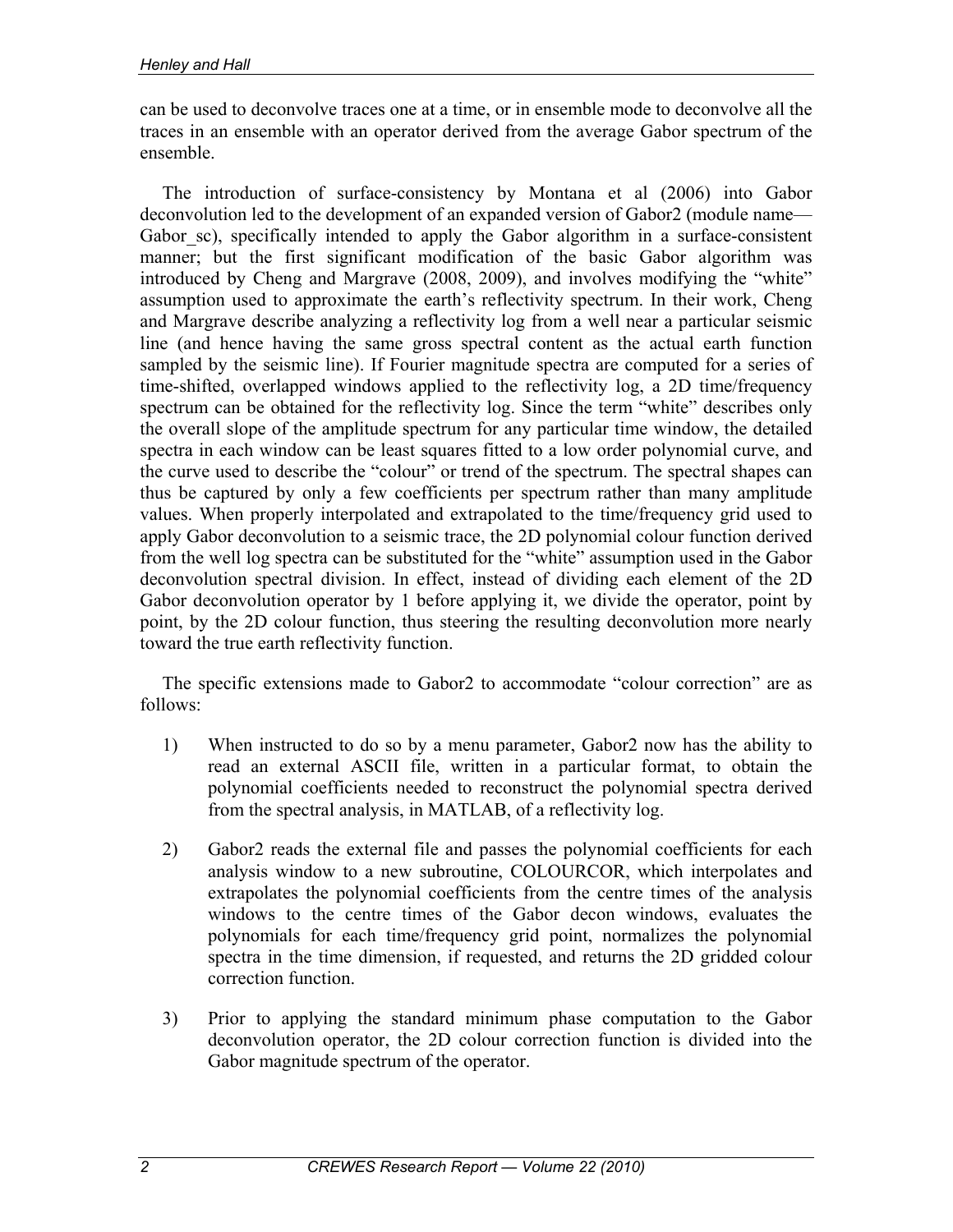The use of the updated Gabor2 is described in more detail in an accompanying report chapter (Henley et al, 2010). We show here three figures to illustrate the effect of colour correction as applied by Gabor2. Figure 1 is the colour correction function derived from an actual reflectivity log, Figure 2 shows a group of seismic traces deconvolved by Gabor2 using the normal "white" earth reflectivity assumption, and Figure 3 shows the same traces as Figure 2, but with colour correction applied during deconvolution, using the colour function in Figure 1. Differences in both frequency content and phase can be seen, especially in the vicinity of reflection events in the 800-1000 ms zone, where amplitudes are larger, high frequency content is increased, and different phase makes events slightly shallower in time.



 FIG. 1. 2D colour correction function derived from reflectivity spectra of a well log. Values deeper than 1200 ms are extrapolated.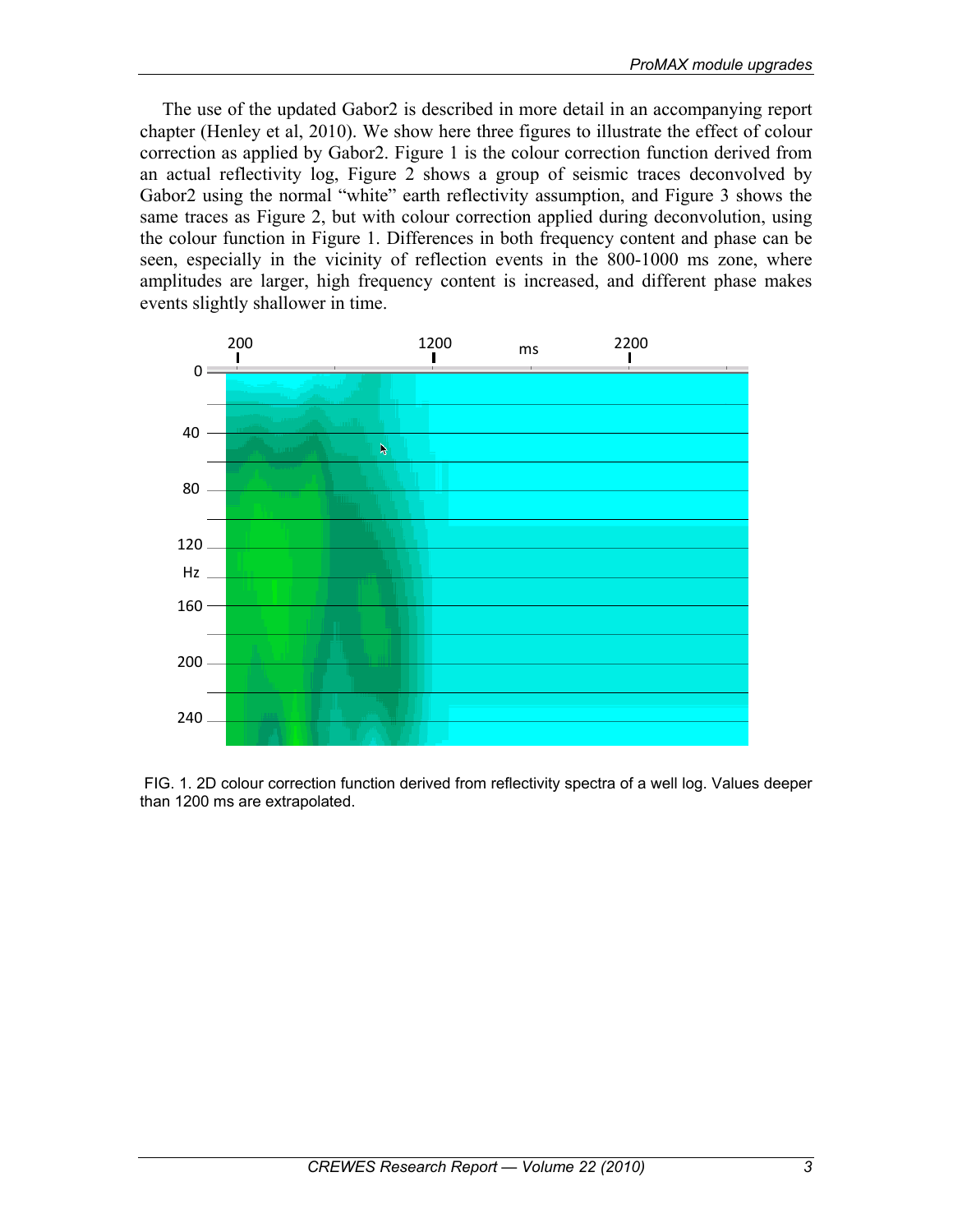

FIG. 2. Seismic traces deconvolved with Gabor2, using no colour correction.



FIG. 3. Seismic traces from Figure 2 deconvolved with Gabor2 using colour correction function from Figure 1.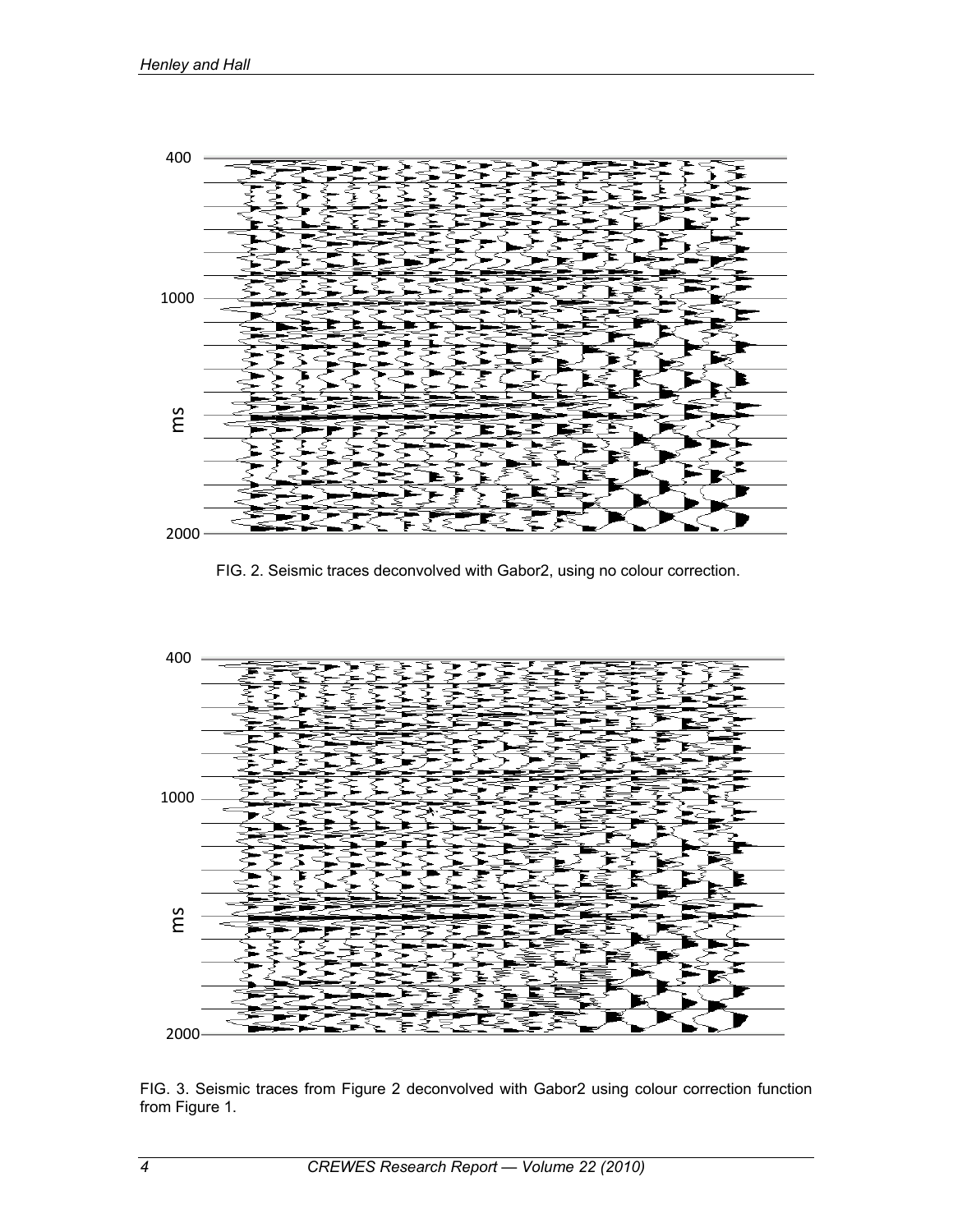### **Gabor\_sc**

While the basic principles behind Gabor sc are much the same as those behind Gabor2, the former differs in its factorization of the Gabor spectra of input traces, and incorporates structures which allow not only for averaging spectral factors over source and receiver surface locations, but over subsurface location (midpoint) and absolute offset. The averaged spectral factors are then used in a second pass of Gabor\_sc to construct and apply Gabor deconvolution operators specific to each input trace. If desired, new estimates of spectral factors can be made during the second pass, and the updated factors used to deconvolve the traces during a third pass, and so forth. As can be imagined, the memory allocation required to accommodate this averaging and updating of Gabor spectral operators can be quite large. The module was introduced in 2007 (Henley et al, 2007) as the first ProMAX implementation of the work by Montana et al (2006).

Another feature unique to Gabor\_sc is a diagnostic mode, in which each trace selected by the input parameters is analyzed with the Gabor transform (Henley, 2009b). The Gabor spectrum of the input trace can be subsequently output as a set of seismic traces, one trace per Gabor window, whose sample values are Gabor magnitudes for the particular window. These traces, each annotated with a new trace header carrying the time of the Gabor window centre for that window, can be plotted in gray-shade or colour contour mode to provide a 2D plot of the Gabor spectrum. Not only can the Gabor spectrum of each input trace be plotted, but its subsequent factors, as well, including the Q-function, wavelet spectrum, and residual spectrum (deconvolved trace spectrum).

Gabor sc was updated to accommodate colour correction in the following ways:

- 1) Triggered by a menu parameter, Gabor sc, like Gabor2, has the ability to read an ASCII file, in a particular format, to obtain the coefficients for the polynomial spectra of each of the windows used to analyze the input well log.
- 2) The polynomial coefficients are passed to the new subroutine, COLOURCOR, which interpolates and extrapolates the coefficients to the time grid associated with the Gabor decon parameters, evaluates the polynomials at each point of the time/frequency grid, and optionally normalizes the spectra in time.
- 3) If Gabor sc is run in deconvolution mode, the colour correction function is used to modify the Gabor magnitudes of each deconvolution operator after it is assembled from the four pertinent components (one each for source location, receiver location, midpoint, and absolute offset) stored in the Gabor magnitude arrays accumulated by the first pass. This colour application is just prior to the minimum phase computation, so that the phase of the operator will accurately reflect that of the well log earth function.
- 4) If Gabor\_sc is run in diagnostic mode, then the colour correction function itself can be output as a set of seismic traces, with time window centres in the trace headers, intended to be plotted in Gray-shade or colour contour. Figure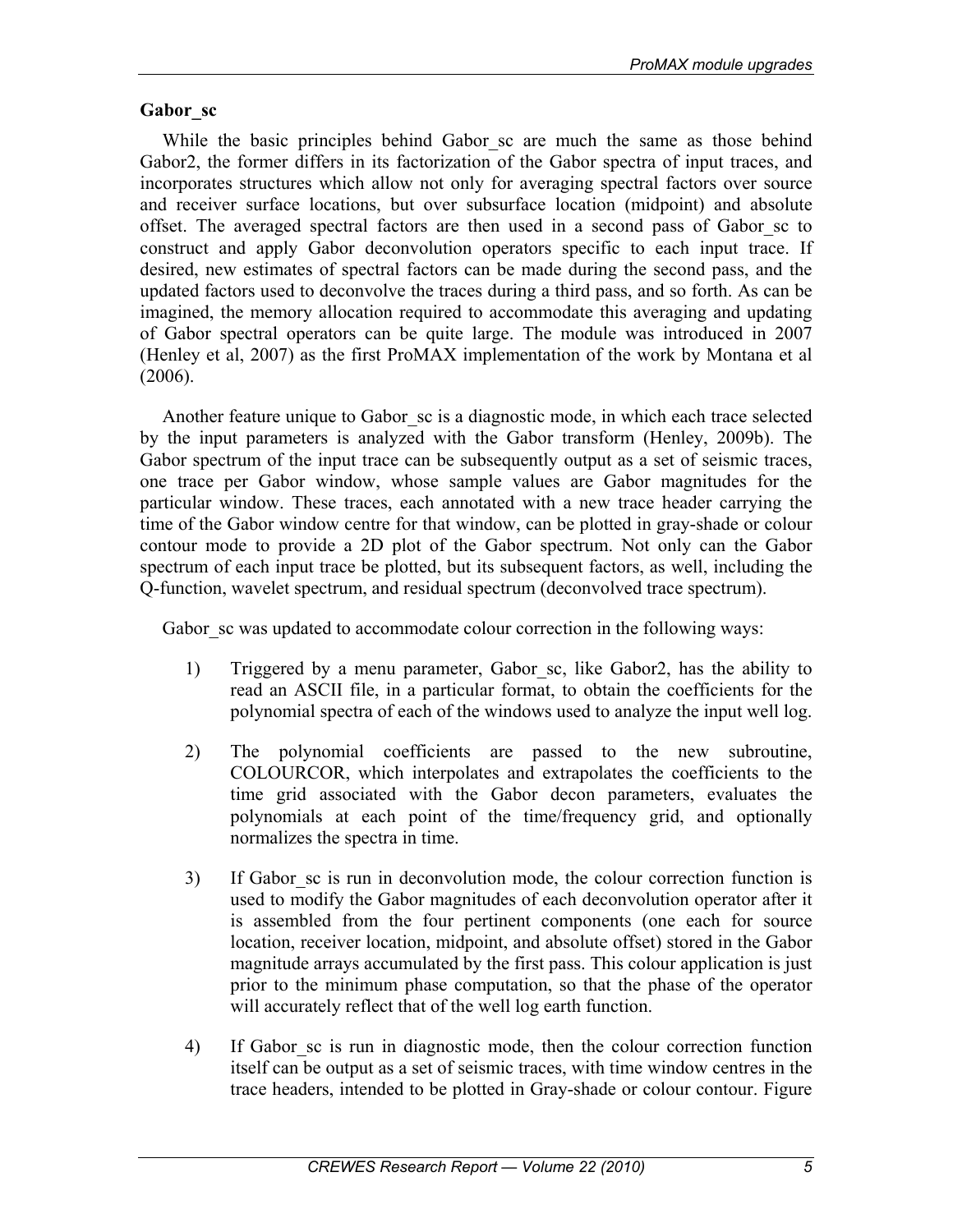1 is an example of such a plot. Since the colour function is interpolated/extrapolated to the same time/frequency grid as the Q-function and the other Gabor spectra available as output from Gabor\_sc, its plots are easily compared with plots of these other spectra.

For more detail, including documentation, on the new version of Gabor\_sc, see the accompanying report chapter (Henley et al, 2010).

#### **Timath**

As described by Henley (2009a), the Timath module was created to allow rapid implementation of relatively simple algorithms to be applied to one or more traces in an ensemble. The module is written in such a way that the infrastructure (ensemble reading and writing, parameter input, and the like) need not be changed when a new algorithm is implemented. All one needs to do is to choose a new value for the selection switch variable, to be tested for selecting the new function, then to write the function itself, inside a logical test loop for this switch variable value, as a few lines of Fortran utilizing the "standard" array names for the input traces, output traces, any intermediate scratch arrays, and any input parameters. Since a complete ensemble of traces is presented each time, the Fortran operation can operate on any single trace, or any combination of traces within the ensemble, as desired. As an example, one of the more useful functions placed in the initial version of Timath is the least squares subtraction algorithm, which computes 2D gain functions which minimize the least squares difference between two groups of input traces.

Early in 2010, we received a request from a sponsor to implement a Discrete Fourier Transform for use as a high-resolution diagnostic on seismic traces with many samples and relatively discrete spectral peaks. Since the Discrete Fourier Transform is based on the exact calculation of the Fourier Transform from its sine/cosine definition over an arbitrary number of time samples (not constrained to a power of two), its computation consumes computer resources; so the DFT is not usually implemented in a processing package, including ProMAX. Once we began, it took less than an hour to introduce and test a simple DFT function within Timath. Figure 4 shows an example of the kind of detail seen in a spectrum obtained from the DFT on a very long seismic trace. As an example of the kind of phenomena that can be explored with the DFT as a diagnostic, Figure 5 shows the DFT of a very long 10 Hz 'mono-frequency' trace generated by a vibroseis unit. Its fundamental frequency and harmonics are readily apparent. Note that the analysis window is an integral number of seconds. When the window length is changed by only a single sample, the harmonic structure and Gibbs' phenomena change dramatically, as can be seen in Figure 6. An example like this should raise questions about the faith we place in the details of spectral analysis, since results can be so profoundly influenced by small variations in the analysis parameters.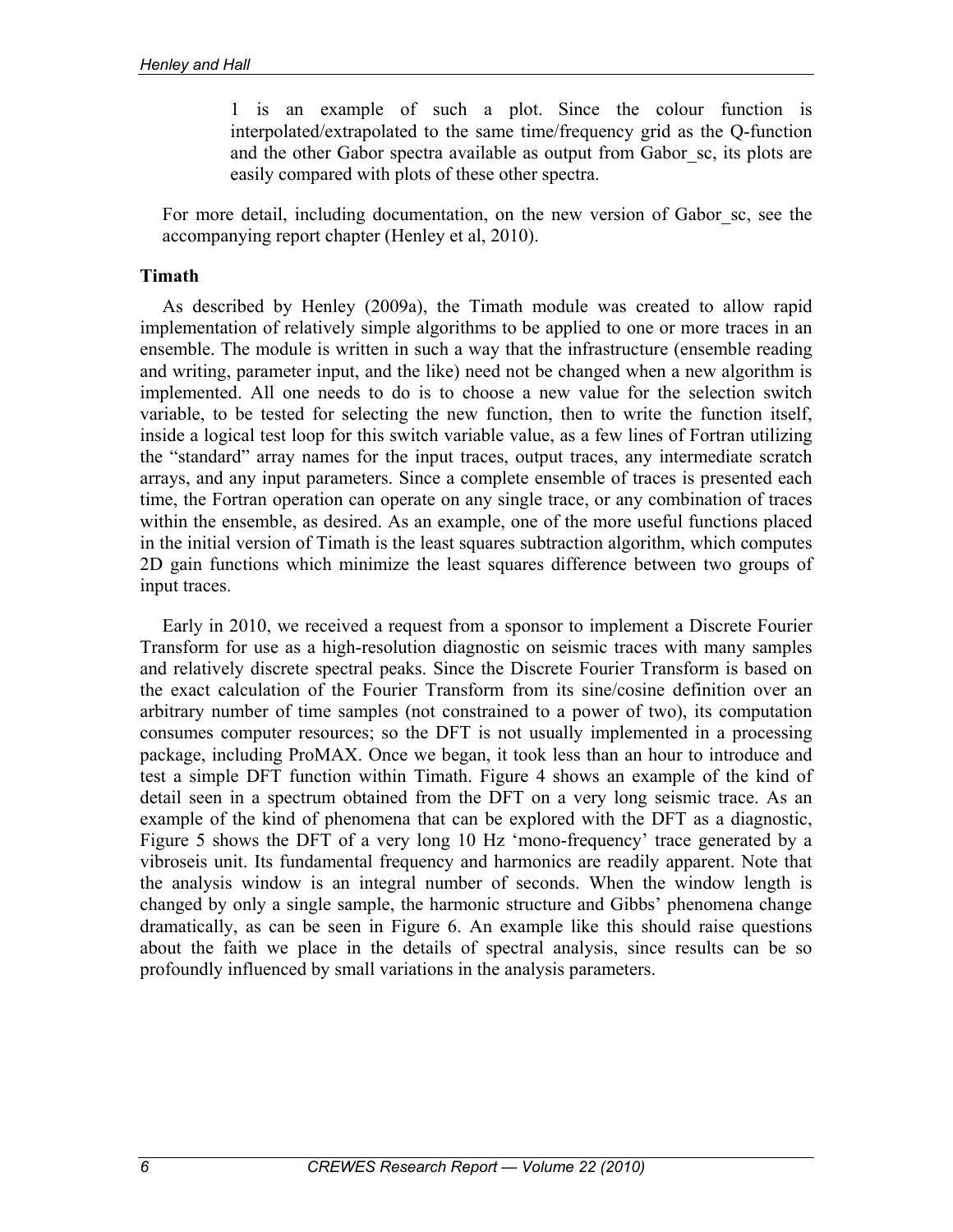

FIG. 4. Example of a DFT magnitude spectrum from a very long 10 Hz mono-frequency Vibroseis sweep.



FIG. 5. DFT magnitude spectrum of very long 10 Hz mono-frequency Vibroseis sweep. Start time for DFT window 10 seconds, time gate 4000 ms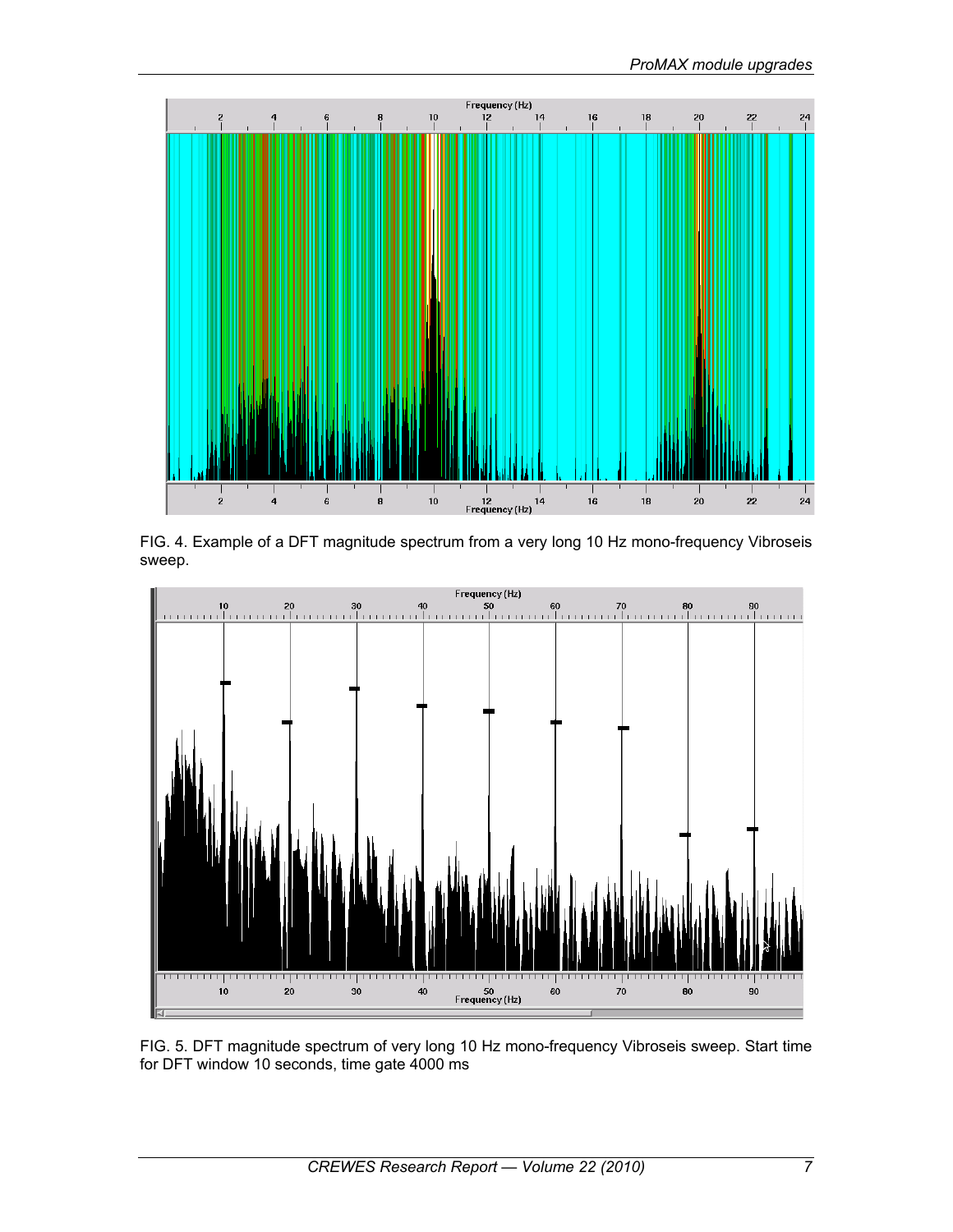

FIG.6. DFT magnitude spectrum of very long 10 Hz mono-frequency Vibroseis sweep. Start time for DFT window 10 seconds, time gate 4002 ms. One sample change in the length of the window makes a very large difference in the details of the spectrum!

### **INTO THE 64 BIT WORLD**

When CREWES first began to acquire 64 bit Linux computers for seismic processing, we noted that existing ProMAX modules written by us would compile but not execute on these new machines, yielding error messages that strongly suggested that memory allocation was not being properly done. Since CREWES is gradually migrating to 64 bit machines, as are some of our sponsors, we decided to invest the necessary effort to make our software usable on the newer machines.

Thanks to a lot of work on the part of Kevin Hall, we discovered the main issues preventing our current ProMAX modules from executing properly—not surprisingly, mostly to do with memory allocation and storage of contiguous variables:

- 1) The biggest and most obvious problem was the use in our modules of an obsolete subroutine for memory allocation, designed to address memory space with only 32 bits. This subroutine, mem resbuff, was replaced with its generic equivalent, memory\_resbuff, which determines from context whether to reserve memory in 32 or 64 bit address space.
- 2) The second major problem was in specifying the index variables used to partition and access the main memory buffer, RSPACEz, For earlier versions of ProMAX, these variables could be defined in the COMMON block in the INCLUDE file for each module, and they were always designated as